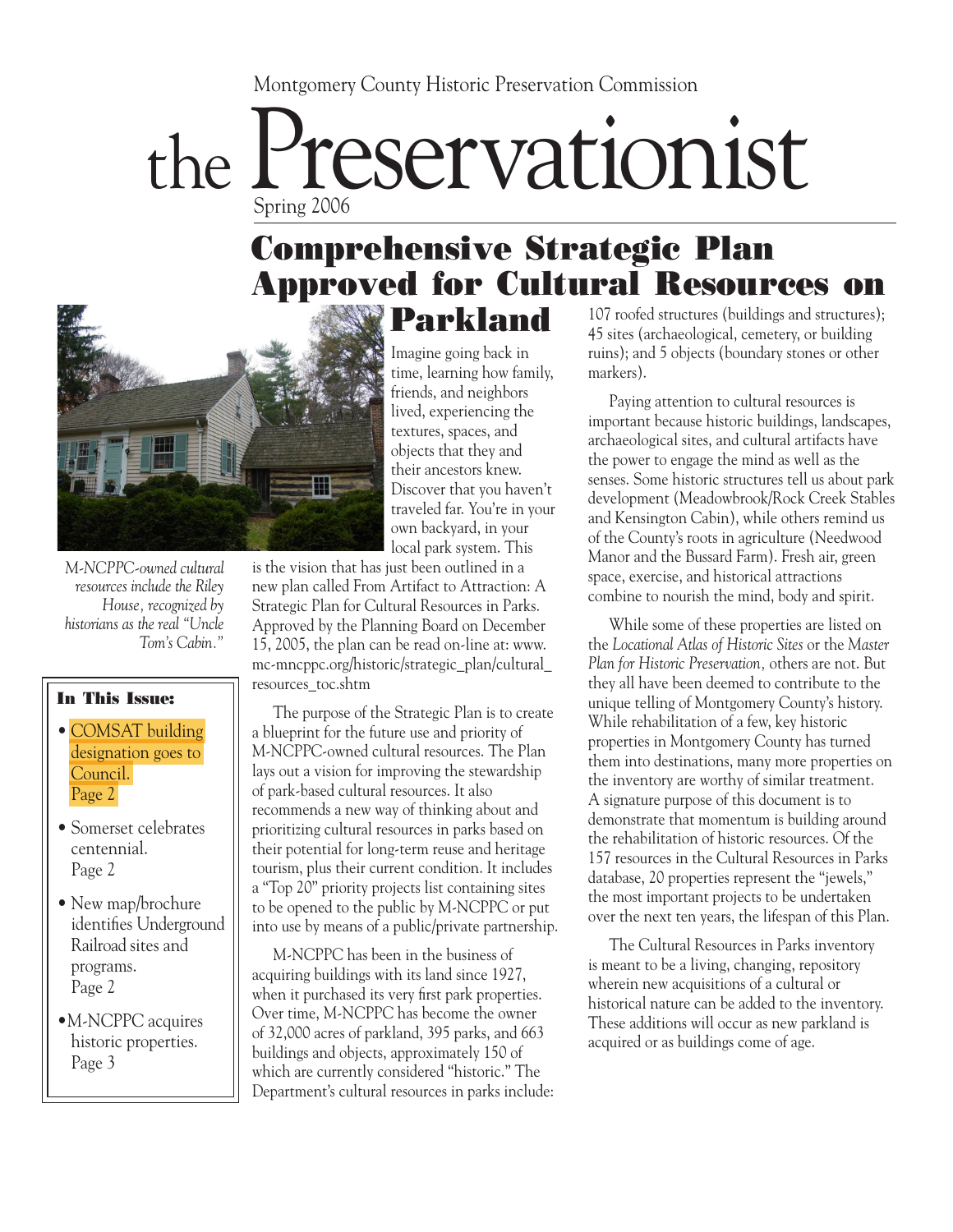## Historic Preservation News and Notes



*COMSAT Laboaratories Building in Clarksburg.*



*SOMERSET: ONE HUNDRED YEARS A TOWN by Lesley Anne Simmons and Donna Kathleen Harman, is published by Arcadia Publishing and available at local book stores.*

#### Planning Board Forwards COMSAT Building Nomination to Council

The Montgomery County Planning Board voted on February 16 to forward an amendment to the County Council recommending that the COMSAT Laboratories Building not be designated on the *Master Plan for Historic Preservation.* Earlier, the HPC had voted unanimously in favor of the historic nomination because of the COMSAT building's historical significance in representing the advance of the commercial artificial satellite industry throughout the world and its architectural significance as an early design by world-acclaimed architect, Cesar Pelli. After a 60-day period for comment by the County Executive, the County Council will be taking up this nomination and making a final determination on the historic status of the COMSAT building.

#### Montgomery Preservation, Inc. 2006 Preservation Awards

The Montgomery County Preservation Awards honor individuals and groups that have made significant contributions to the preservation or restoration of historic resources in the county during the past year. Anyone can nominate an individual or group for an award. Selection of the winners is made by a panel of expert judges. All efforts to preserve our historic buildings and to educate the general public on the value of our local heritage are worthwhile, but sometimes a group or individual deserves special recognition for extraordinary efforts. Deadline for nominations is April 30. For a nomination form call 240-314-8232.

## the Preservationist

The Preservationist is the official publication of the Montgomery County Historic Preservation Commission, 8787 Georgia Avenue, Silver Spring, MD 20910. Phone: 301-563-3400. Statements herein do not necessarily reflect the official policies of the Commission. Created by the Historic Resources Preservation Ordinance (Chapter 24A, Montgomery County Code) the Commission is responsible for identification, designation, and regulation for purposes of protection, preservation, continued use, and enhancement of sites and structures of historical, archeological, architectural, or cultural value. Commission members are appointed by the Montgomery County Executive and confirmed by the Montgomery County Council.

#### Commission

Julia O'Malley, Chair Jef Fuller, AIA, Vice Chair Nuray Anahtar, AIA Lee Burstyn Caroline Alderson David S. Rotenstein Timothy J. Duffy Thomas C. Jester Warren Fleming Historic Preservation Coordinator Gwen Wright

> Requests to be on the mailing list and content information should be directed to the Commission.

 The 2006 Historic Preservation Awards are supported by a grant from the Montgomery County Historic Preservation Commission, however, program operation, judges, and selection of the recipients are entirely the responsibility of Montgomery Preservation, Inc. The awards will be presented at a reception in the first week of June. Call 240-314-8232 for more information.

#### Somerset Celebrates Centennial Year

Somerset residents will be celebrating the 100th anniversary of the founding of their community this spring with a street party and a book on the Town's history: *Somerset: One Hundred Years a Town* by Lesley Anne Simmons and Donna Kathleen Harman, published by Arcadia Publishing. Somerset was developed as a trolley suburb of Washington D.C. by a group of five Department of Agriculture scientists in the 1890s. It was incorporated as a town in 1906. Today the town retains much of its original appearance with narrow tree-lined streets, Town Hall and 54 houses protected as a Historic District in the Montgomery County *Master Plan for Historic Preservation.* You can purchase a copy of the book at local stores or at www. arcadiapublishing.com.

#### Underground Railroad Sites and Programs on New Maryland Map/Brochure

On March 14 the State of Maryland came out with a map/brochure: "The Underground Railroad: Maryland's Network to Freedom." The brochure lists 21 sites, 4 programs and five facilities in Maryland currently open to the public that were involved in some way with the Underground Railroad and have been official approved by the National Network to Freedom, an oversight branch of the National Park Service. In Montgomery County there is one site: "Arrest Site of William Chaplin" at Jesup Blair Park in Silver Spring (M-NCPPC, 301-563-3400); and two programs: "In Their Steps: A Guided Walking Tour of Rockville" (Peerless Rockville, 301-762-0096), and "The Underground Railroad Experience on the Rural Legacy Trail" in Sandy Spring (M-NCPPC, 301-563-3400). The last is a self-guided hike of about 3 miles that begins at Woodlawn Manor, 16501 Norwood Road, Sandy Spring. Maps are available at the kiosk at the trailhead, or can be downloaded from www.montgomerytrails.org. Guided hikes for groups are available by calling the number provided. Free guided hikes will be given every Saturday at 10 am from May 6 through the end of September.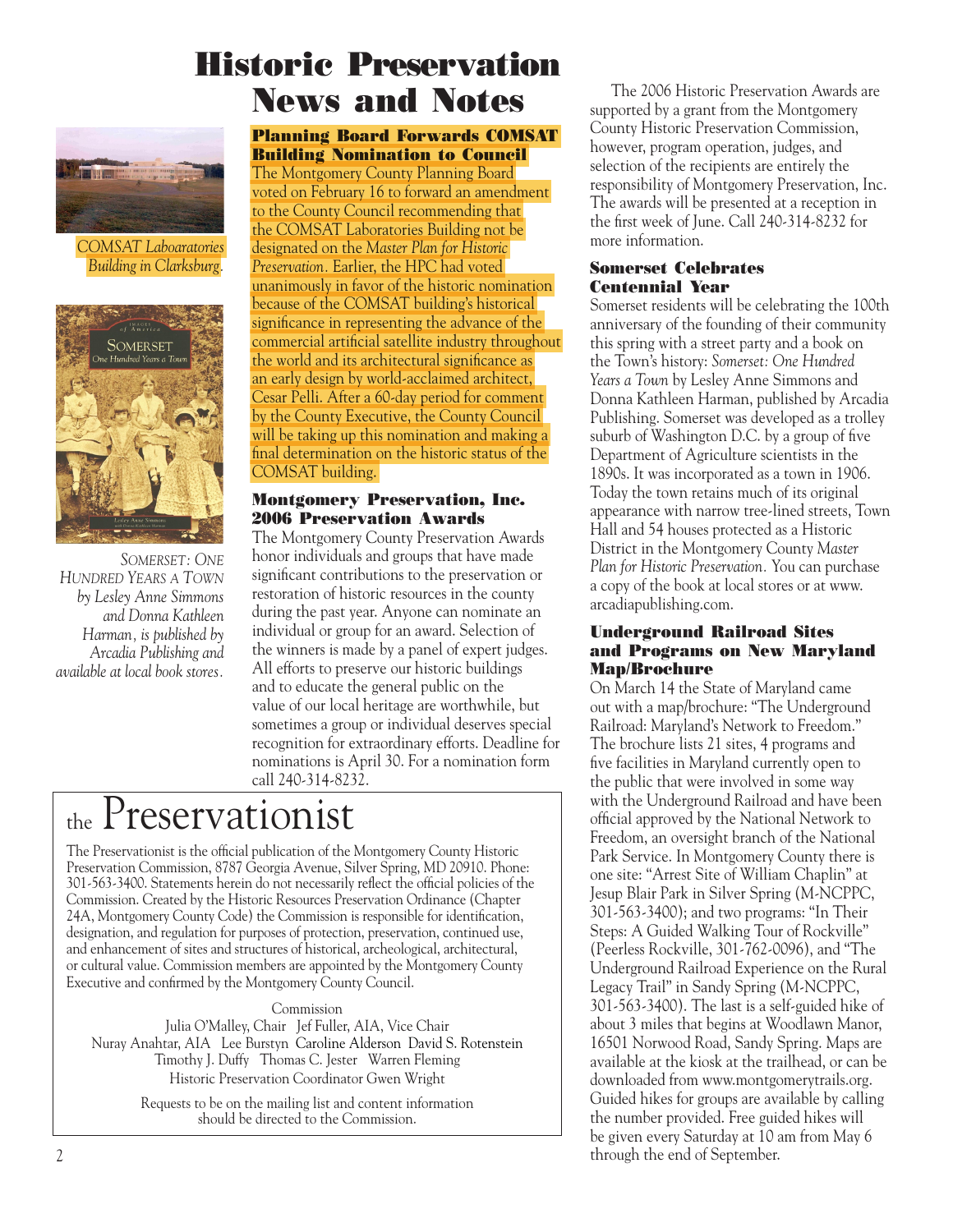## M-NCPPC Purchases Historic Buildings

The Montgomery County Planning Board recently approved the purchase of two very significant historic sites.

#### Riley House/Uncle Tom's Cabin in Bethesda

 The house known for years as "Uncle Tom's Cabin" has finally come into public ownership. Originally a large tobacco plantation, the one-acre property, including the 18th century house with a log kitchen wing, is located on Old Georgetown Road in Bethesda. The heirs of Marcel and Hildegarde Mallet-Prevost, owners of the property since the 1960s, decided to sell after Hildegarde passed away last fall at the age of 100.

 The small two-story house was built in the 1780s by James Collyer. It was acquired by George Riley in 1797, then passed to his son Isaac Riley. Josiah Henson, a slave who lived and worked on the property for more than 30 years, escaped to freedom in Canada where he wrote an autobiography "The Life of Josiah Henson" in 1849. According to Harriet Beecher Stowe's book, A Key to Uncle Tom's Cabin, she based the character of "Uncle Tom" in her 1852 novel Uncle Tom's Cabin on his writings. Reverend Josiah Henson became prominent in the Abolitionist movement and founded a community near Dresden, Ontario. He traveled to England three times to give talks. Henson's home in Ontario has been preserved as a Canadian historic site.

 The property has been on the Montgomery County *Master Plan for Historic Preservation* since 1979, but has been in private ownership and not open to the public. Park and Planning will now explore options for restoring the building and making it accessible to the public.

#### Brainard Warner Property (Circle Manor) in Kensington

The elaborate Victorian house at the center of a large green oval in the heart of Kensington was built by the founder of Kensington, Brainard H. Warner, in the early 1890s as the centerpiece for his planned community south of the railroad tracks at Knowles Station. Warner had come to Washington as a lad to work in a Civil War hospital and rose to become a very wealthy and powerful man, president of the D.C. Board of Trade and founder of the Washington



Loan and Trust Company. He built the house in Kensington as a summer residence and the Queen Anne style home was the scene of much social and political activity.

 A circular road encompasses the property and the streets of the historic town radiate off this circle. The grounds, dotted with trees, some of which are now more than 100 years old, has served as the "town green" where community gatherings and festivals are held even to this day. The 4.5 acre property includes the historic manor house and carriage house, and a later addition that served as a nursing home that until recently housed nearly 80 residents. Plans for the use of the property are under discussion with the Town of Kensington.

*Brainard Warner Property (Circle Manor) in Kensington.*